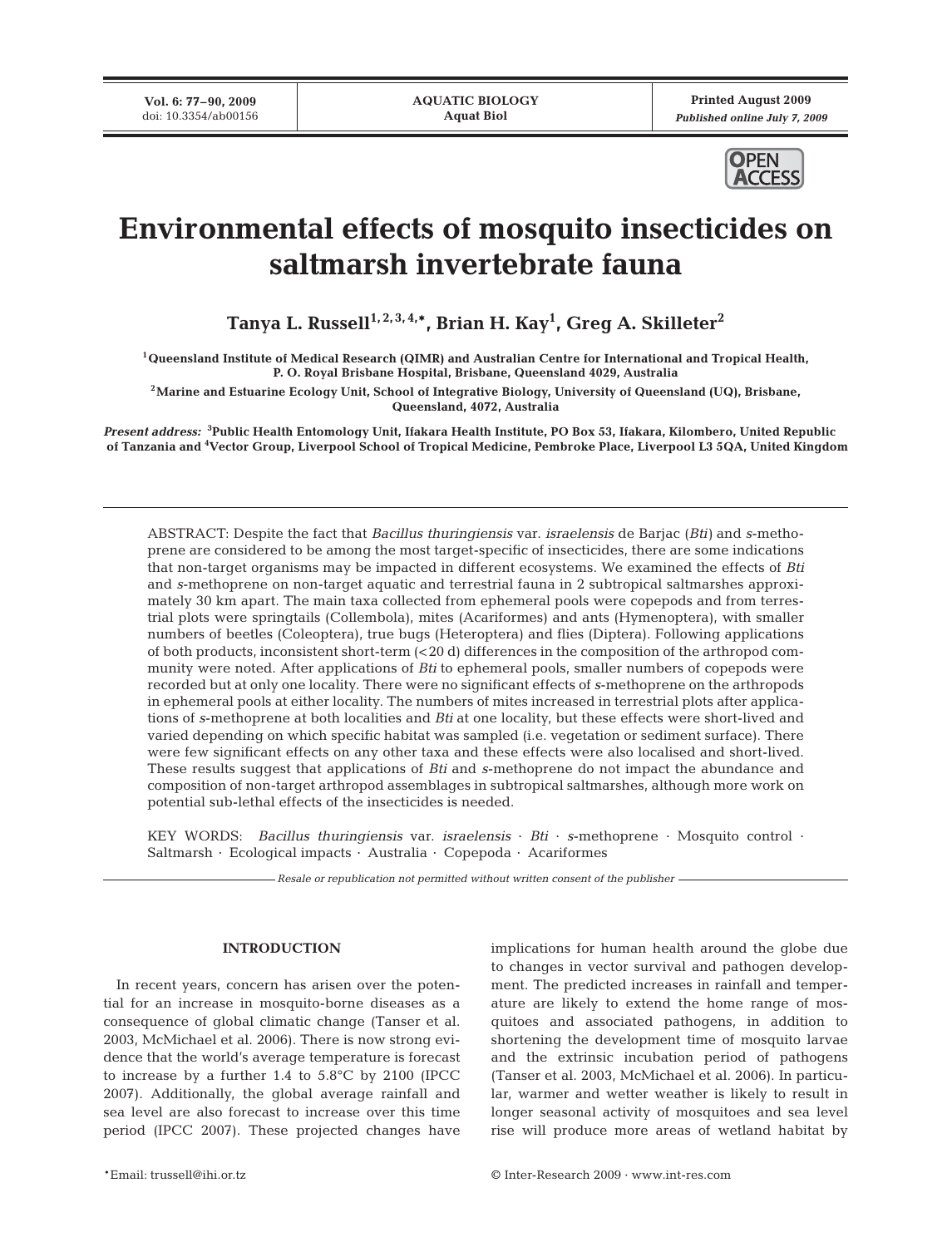gradually inundating coastal regions, providing more habitat suitable for use by mosquito larvae (Tanser et al. 2003).

The primary focus of mosquito control in many countries is reducing larval populations and often involves the integrated use of physical habitat modification and application of insecticides. Physical habitat modification (e.g. runnelling) involves digging channels through wetland areas, such as saltmarsh, to link isolated pools with the tidal source. This increases water movement during low amplitude tides and, consequently, larval development (Hulsman et al. 1989) and egg conditioning (Dale et al. 2002) of mosquitoes is unsuccessful. Even though physical habitat modification has been used extensively, the application of insecticides remains the most common approach in most parts of the world (Rose 2001, Russell & Kay 2008).

The common insecticides used to control mosquitoes in saltmarsh and mangrove habitats are *Bacillus thuringiensis* var. *israelensis* de Barjac (*Bti)* and *s*methoprene (Mian & Mulla 1982, Russell & Kay 2008). *Bti* is a soil-dwelling bacterium and *s*-methoprene is an insect growth regulator. When the proteins of *Bti* are ingested by mosquito larvae, they are dissolved and activated by the alkaline pH and proteinases of the larval midgut, releasing endotoxins that bind to receptors on the epithelial midgut cells of larvae. This results in an osmotic imbalance of the cells and rapid larvae death (Gill et al. 1992). The insecticide *s*-methoprene is a hormone mimic and, unlike natural juvenile hormones, the synthetic analogue is not affected by the destructive enzymes of larval metabolism. The hormone mimic acts via ingestion or cuticle contact and interferes with neuroendocrine functions causing failure of pupae to emerge from cases (Mian & Mulla 1982).

Despite the fact that *Bti* and *s*-methoprene are considered to be among the most target-specific of the insecticides used for mosquito control (Mulla et al. 1982, Barnes & Chapman 1998), there are indications that non-target organisms may be impacted by these products in different ecosystems (e.g. lentic freshwater: Norland & Mulla 1975, Hershey et al. 1998; lotic freshwater: Car & de Moor 1984, Back et al. 1985). Many laboratory studies have provided information on the specific responses of different taxa to *Bti* and/or *s*methoprene, with the majority of these studies recording no impacts when non-target insects were exposed to operational concentrations (see reviews by Glare & O'Callaghan 1998, Boisvert & Boisvert 2000). However, laboratory-based trials may fail to predict the effects of insecticides in the field due to interactions with ecological factors that may alter their effects, such as predation and availability of food (Ward et al. 1976, Underwood 1995).

Only one study, Hershey et al. (1998), has investigated the long-term ecological impacts of *Bti* and *s*-methoprene under field conditions. The study was conducted in lentic freshwater systems in Minnesota, USA, and the results contradicted those from many laboratory-based toxicological experiments, showing that the abundance of freshwater insects was significantly reduced for 3 yr after repeated applications of *Bti* and *s*-methoprene. However, it may be inappropriate for managers to apply this information to saltmarsh systems. For example, the tropical and subtropical saltmarshes on the east coast of Australia are fundamentally different to lentic freshwater systems in the US in terms of hydrology (tidal versus rain flooded) and food web structure. Australian saltmarshes do, however, provide many important ecosystem services that require protection from the environmental consequences of insecticide treatments. These include high levels of primary production and inputs into coastal food webs, habitat for fishes (Thomas & Connolly 2001) and birds, and a buffer zone between the land and the sea (Faulkner 2004). There is almost no information on the ecological impacts of *Bti* and *s*-methoprene applications in Australian saltmarshes, despite this being the primary means by which the transmission of pathogens from mosquitoes to humans has been controlled for over 10 yr (Russell & Kay 2008).

In the present study we investigated whether the application of *Bti* and *s-*methoprene would affect the density and diversity of non-target arthropods in subtropical Australian saltmarshes. We examined the common arthropods that would be exposed to routine mosquito control operations, including both terrestrial and aquatic organisms. A trade-off exists between the human health imperative to prevent disease transmission and protection of the environment from unnecessary use of insecticides (Rose 2001). The results of the present study provide important information for mosquito control operators and environmental managers on the environmental consequences of the use of insecticides to control mosquitoes in wetlands.

## **MATERIALS AND METHODS**

**Study area.** The study was done in 2 locations (Coomera Waters and Garden Island), in Moreton Bay, a large, subtropical, estuarine embayment in southeast Queensland, Australia (Fig. 1). The intertidal flats at each of the locations are characterized by 3 broad zones: a saltmarsh fringe along the upper shore (primarily *Sarcocornia quinqueflora* [Bunge ex Ung.- Sternb.] and *Sporobolus virginicus* [L.] Kunth and interdispersed with saltpans), a mid-intertidal mangrove flat (primarily *Avicennia marina* var. *australasica*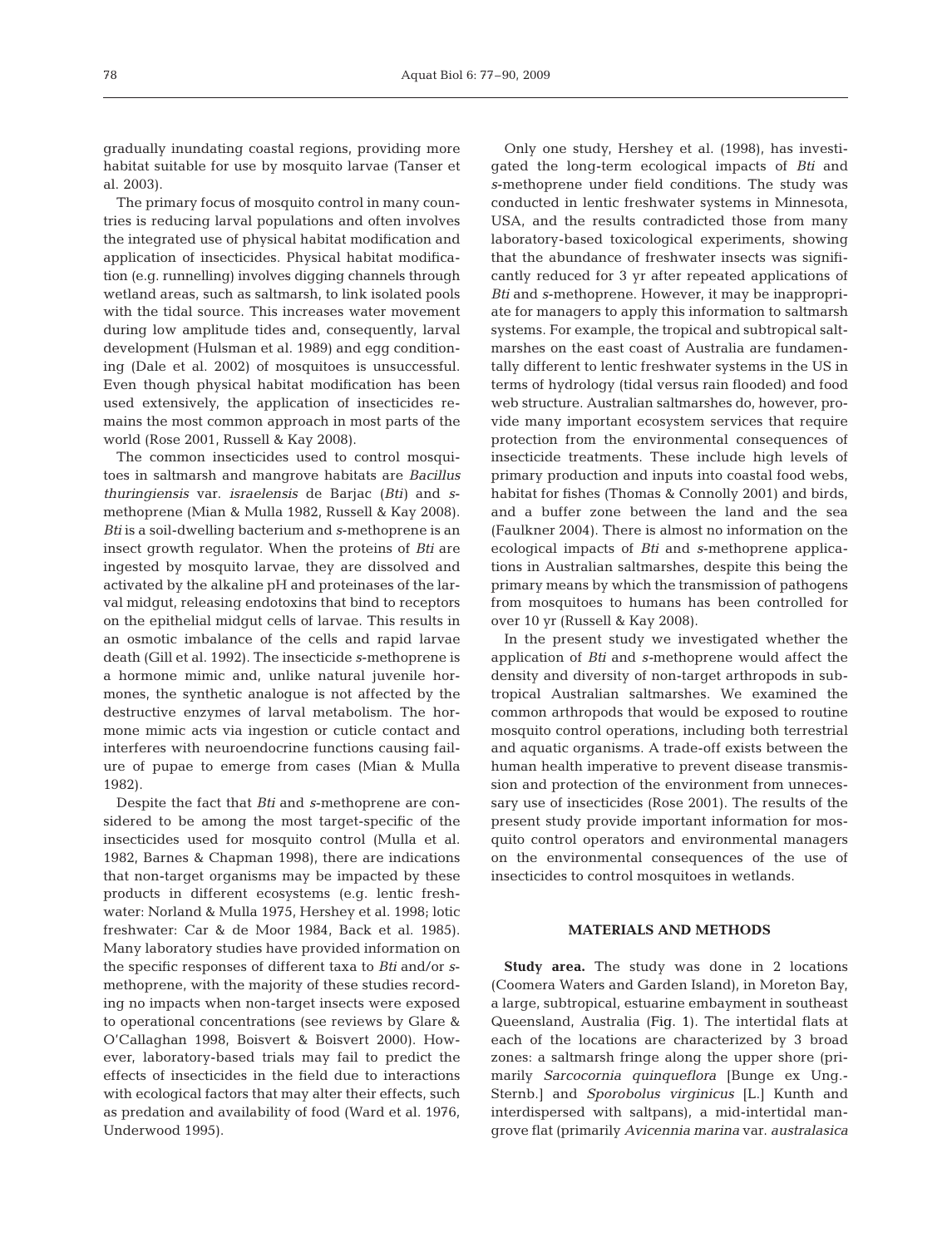Fig. 1. Queensland, Australia, and the Moreton Bay region showing the locations used to examine the effects of *Bti* and *s*-methoprene on non-target arthropods in saltmarsh systems

Queensland

300 km



Tides at the locations are semidiurnal with a range of 0.8 to 2.0 m within a full monthly tidal cycle. The mudflat and mangroves are inundated on a daily basis by high tides, whereas the saltmarsh is inundated for up to 4 consecutive days during spring tides (flooded for an average of 4 to 5 h per high tide) but rarely on other occasions. On a yearly basis, about 7% of tides totally inundate the saltmarsh, although this varies across seasons, with more inundations during the day in the Austral summer and during the night in the Austral winter (Connolly 2005). As the water drains from the saltmarsh with the receding tide, water remains in depressions in the substratum, forming stagnant pools that persist for 1 to 7 d.

**Experimental design.** During routine aerial control operations, the insecticides are applied as a 'blanket'



to the saltmarsh; therefore, the effect of insecticide applications on both terrestrial and aquatic arthropods was examined. The general hypothesis tested was that applications of *Bti* and/or *s-*methoprene would cause significant changes to the assemblages of non-target arthropods. Some groups of arthropods (e.g. chironomids) may be directly impacted by the application of insecticides, leading to a reduction in their abundance. Other groups may be indirectly affected, with possible increases or decreases in abundance mediated by a change in the abundance of prey, competitors or predators. No indirect effects of *Bti* and *s*-methoprene on non-target arthropods have been previously demonstrated, but this is not surprising considering the paucity of field trials that have been done.

To test the hypothesis, experimental applications of both *Bti* and *s*-methoprene were added to plots in the saltmarsh habitat and, over the subsequent 20 d, nontarget arthropods were sampled from both insecticidetreated and untreated control plots. The experimental plots (detailed below) were established along a visually uniform stretch of saltmarsh without natural barriers (e.g. creeks, etc.). Initially, a pilot experiment was done to develop appropriate methods for sampling terrestrial and aquatic invertebrates in the saltmarsh. This was necessary as there was little available information on the composition, abundance or spatial variability of terrestrial and aquatic arthropods in Moreton Bay saltmarshes and it was important to test the appropriateness of the sampling methods (Andrew & Mapstone 1987).

*Experimental application of insecticides:* Experimental applications of *Bti* and *s*-methoprene were done at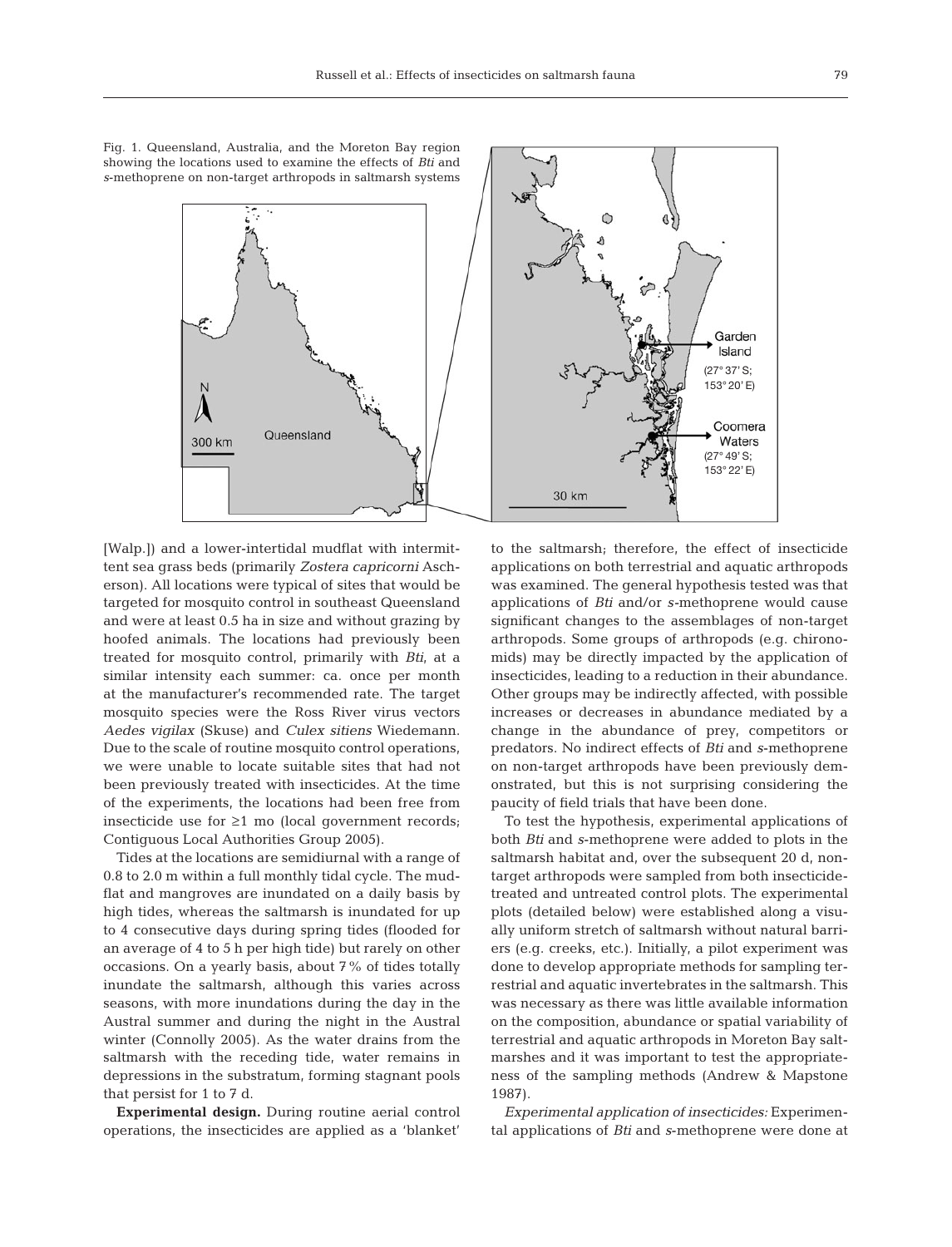2 widely separated (~30 km) locations. Coomera Waters, on the western side of the bay, is an area dominated by urban, rural and industrial developments, whereas Garden Island, in the centre of the bay, is an undeveloped low-lying island. The quality of the environment varied considerably between these 2 localities, but we had no specific interest here in comparing developed to undeveloped areas, only to examine the generality of any effects from mosquito treatment on non-target saltmarsh fauna.

At each location, we conducted one experimental application of *Bti* and, during a second time period, an application of *s-*methoprene (Table 1). For each of the trials, plots were selected within the saltmarsh at each location: 8 terrestrial plots  $(11 \times 3 \text{ m})$ ; covered in strands of *Sarcocornia quinqueflora* and/or *Sporobolus virginicus*) and 8 ephemeral pools (variable area, see Table 1; 5 to 15 cm deep) (a total of 64 plots). The plots were permanently marked with 40 cm long wooden stakes, pushed into the substratum at the corners of terrestrial plots and at one end of each pool. Adjacent plots were separated by 80 to 120 m. The plots that were selected for the 2 consecutive insecticide applications were separated from each other by a distance of 500 m, so any effects from the first application would not have affected the plots used for the second application.

In each trial, 4 terrestrial and 4 aquatic plots were designated at random for insecticide treatment. The product, diluted with non-chlorinated tap water at a ratio of 1:2, was applied evenly to the surface of the treated plots at the recommended label rate, using a pressure-pump hand-held sprayer. The remaining 4 terrestrial and 4 aquatic plots served as untreated controls. The trials were done between December 2004 and March 2005 (Table 1). The insecticide was applied immediately after the spring high tide period when the saltmarshes are flooded, so the experimental plots were not tidally inundated during the course of the experiment (20 d). The application rate of the chemicals and timing of the trials within the monthly tidal cycle mimicked the mosquitocontrol operations that are regularly carried out by local governments in southeast Queensland.

*Sampling methods:* Analysis of the data from the pilot experiments indicated that there was a large amount of variation between replicate samples caused by sampling biases associated with the specific area of pools that was sampled, the deployment of the pit-fall traps and the aspirator (authors' unpubl. data). Sampling methods for the main experiments were therefore modified to reduce these biases.

The terrestrial plots were sampled with pit-fall traps (Chapman et al. 1998) and aspirators (Gratton & Denno 2005) for non-target invertebrates at 1, 5, 8 and 20 d after the plots were treated. To reduce biases from repeated sampling in the same spot (Skilleter 1996), a different  $2 \times 2$  m subplot was sampled on each occasion.

Four pit-fall traps (each comprising 3 adjacent units with a total aperture of  $99.5 \text{ cm}^2$  and 8 cm deep) were dug into the ground, flush with the substrate, in the corner of each subplot (30 cm inside). Any gaps around the edges of the trap were packed with mud. The traps were opened for 24 h before being sampled, with a small amount (10 to 20 ml) of detergent and water (1:1 ratio) placed in the bottom. After samples were collected, the traps were removed from the substratum and the holes filled.

One sample of arthropods from the vegetation was taken from each subplot using a hand-held suction sampler (Black & Decker, 3.6 V). The collection nozzle sampled an area of  $0.001 \text{ m}^2$  and was moved to evenly cover the area of the plot in 1 min. Arthropods were trapped in a cotton bag placed inside the aspirator. The entire  $2 \times 2$  m subplot was sampled and one person gradually walked through each subplot while moving the aspirator to cover evenly the area of the subplot within 1 min.

The ephemeral pools were sampled for non-target organisms using a sweep net  $(20 \times 30 \text{ cm}$  aperture, 250 µm mesh) at 1 and 4 d post-insecticide application, but after this time there was insufficient water remaining in the pools for further sampling. To collect arthropods, sweeps of the net were made from the centre of

Table 1. Plot size (mean ± SD) and experimental treatments of *Bti* and *s*-methoprene in 2 saltmarsh locations in Moreton Bay to examine potential impacts on non-target terrestrial and aquatic arthropods.  $n = 4$  for each experimental factor (treated and control plots; i.e. total of 8 plots per experiment)

| Active ingredient, formulation (rate)      | Treatment<br>date          | Location                        | Terrestrial  | Plot size $(m^2)$ -<br>Treatment     | — Aquatic ———<br>Control             |
|--------------------------------------------|----------------------------|---------------------------------|--------------|--------------------------------------|--------------------------------------|
| <i>Bti</i> , VectoBac $12AS(1.21 ha^{-1})$ | 9 Feb 2005                 | Coomera Waters                  | 33.0         | $144.9 \pm 149.0$                    | $123.1 \pm 109.8$                    |
| s-methoprene, Altosid Liquid Larvicide     | 16 Dec 2004<br>13 Jan 2005 | Garden Island<br>Coomera Waters | 33.0<br>33.0 | $42.0 \pm 16.9$<br>$163.7 \pm 144.5$ | $93.4 \pm 76.4$<br>$104.3 \pm 106.5$ |
| $(0.36 \text{ l} \text{ ha}^{-1})$         | 10 Mar 2005                | Garden Island                   | 33.0         | $72.3 \pm 57.2$                      | $63.0 \pm 67.5$                      |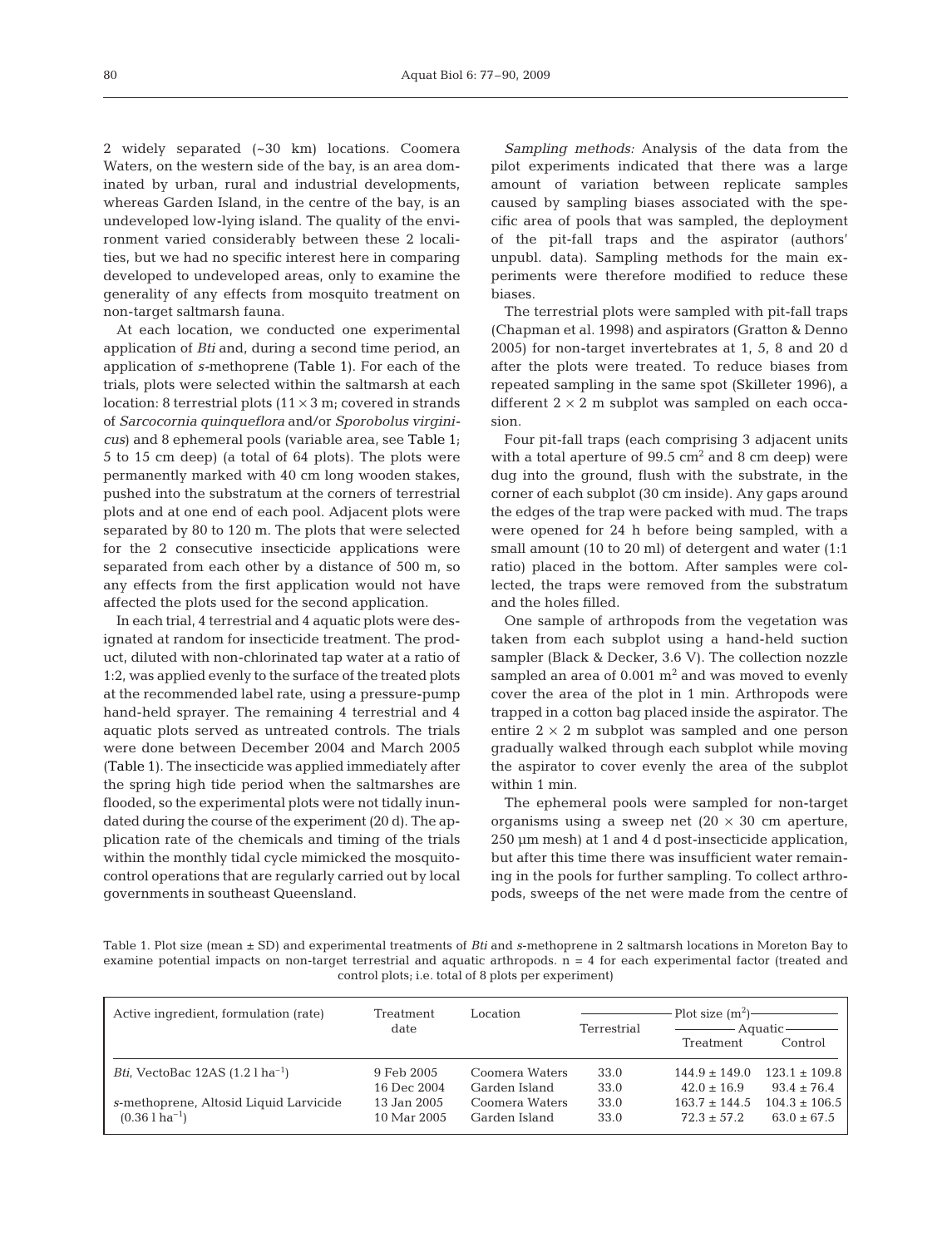the pool towards the outside, in an area of approximately 1  $\mathrm{m}^{2}$ , for 1 min. Two samples, separated by the maximum distance possible, were collected from each pool. All samples were washed across a 250 µm sieve to remove sediment and debris and the contents were then preserved in 7% formalin containing the stain Rose Bengal.

All animals from the terrestrial samples were removed, counted and identified. Due to large numbers of animals in the aquatic samples, a 10% subsample was sorted. The entire sample was placed in 500 ml of water and stirred with a magnetic stirrer to create a homogenous solution, then 50 ml was extracted, from which all individuals (except mosquito larvae) were removed, counted and identified. Identification of organisms to the level of species is frequently unnecessary for the detection of environmental impacts in habitats such as mangroves and saltmarshes (e.g. Chapman 1998), so taxonomic analysis was performed to the level of order or subclass.

**Statistical analyses.** Initially, the effect of *Bti* and *s-*methoprene application on the composition and/or relative abundances of different taxa was examined using multivariate analyses. Data on the abundance of non-target invertebrates collected after each experimental application (Table 1) for each sampling technique  $(n = 3)$  were analysed separately. Differences in the community composition between insecticide-treated and untreated plots were examined using permutational multivariate ANOVA (PER-MANOVA; Anderson 2001), with terms Treatment (fixed: treated versus control), Time (fixed: terrestrial = 4 levels, aquatic = 2 levels) and Plot (nested within Treatment  $\times$  Time, 4 levels). The differences were examined graphically using non-metric multidimensional scaling (nMDS) in PRIMER (Clarke 1993). The PERMANOVA and nMDS analyses were based on the Bray-Curtis similarity measure and 4th-root transformed data. The 4th-root transformation was used because samples were dominated by a few very abundant taxa (e.g. copepods) and this transformation places greater emphasis on the rare species (Clarke 1993).

Differences in the abundance of individual taxa that contributed >10% to the community composition (determined using SIMPER analysis; Clarke 1993) were analysed using 2-way univariate ANOVAs with the same design as the multivariate analyses. Data were  $log_e$ -transformed to meet the assumptions of heteroscedasticity of variances after Cochran's test (Underwood 1997). In all cases, transformation removed heteroscedasticity of variances. When appropriate, *post hoc* pooling of mean square estimates (Underwood 1997) was used to determine significant differences in each factor.

## **RESULTS**

# **Effects of** *Bti* **and** *s***-methoprene on community composition**

The effects of *Bti* and *s*-methoprene on the community composition of terrestrial and aquatic habitats were extremely variable from place to place, but were generally short-term (Table A1 in Appendix 1). At Coomera Waters, there was a significant effect of *Bti* on terrestrial and aquatic communities, both as a main effect (PERMANOVA, aspirator: *F*1,31 = 3.79, p = 0.003) or as an interaction with time (pit-fall:  $F_{3,127} = 2.04$ , p = 0.018; sweep net:  $F_{1,23} = 9.47$ , p < 0.001) (Fig. A1). For the pit-fall samples, there was a difference between treated and control plots after 5 d (*a posteriori*, p = 0.047), but this was no longer present after 8 d. The aquatic community sampled with the sweep net was significantly different between treated and control pools after 1 d (*a posteriori*, p = 0.005), but there was no effect of *Bti* after that. At Garden Island, there was no effect of *Bti* on the community in the vegetation (aspirator:  $F_{1,31} = 0.08$ ,  $p = 0.963$ ) or sediment surface (pitfall:  $F_{1,127} = 0.53$ ,  $p = 0.695$ ). There was, however, a significant effect on the aquatic community which was consistent over the course of the experiment (sweep net, main effect: *F*1,23 = 3.25, p = 0.030) (Fig. A1).

In contrast, there was no effect of *s*-methoprene on the community in the vegetation at Coomera Waters (PERMANOVA, aspirator:  $F_{1,31} = 1.33$ , p = 0.224), but there were significant impacts, consistent over the course of the experiment, on the community on the sediment surface (pit-fall,  $F_{1,127} = 3.41$  p = 0.015) and in the pools (sweep net:  $F_{1,23} = 6.97$ , p = 0.002) (Fig. A1). At Garden Island, there was no effect of *s*-methoprene on the community in the vegetation (aspirator:  $F_{1,31}$  = 0.50,  $p = 0.729$ ) and the impacts on the sediment surface and aquatic communities were an interaction with time (pit-fall, interaction:  $F_{3,127} = 2.07$ , p = 0.031; sweep net, interaction:  $F_{1,23} = 6.52$ ,  $p = 0.005$ ) (Fig. A1); there was no *a posteriori* significance. There was generally poor separation of the communities in the treatment and control plots in ordination plots (Fig. A1), even when significant differences were detected with PER-MANOVA.

### **Effects on abundance of taxa**

A total of 15 different invetebrate taxa (2 classes of arachnids, 4 classes of crustaceans, 9 classes of insects and 1 class of nematodes) and 1 869734 individuals were collected and identified from the main experiment. There were, however, very few significant effects of the insecticides on the abundance of these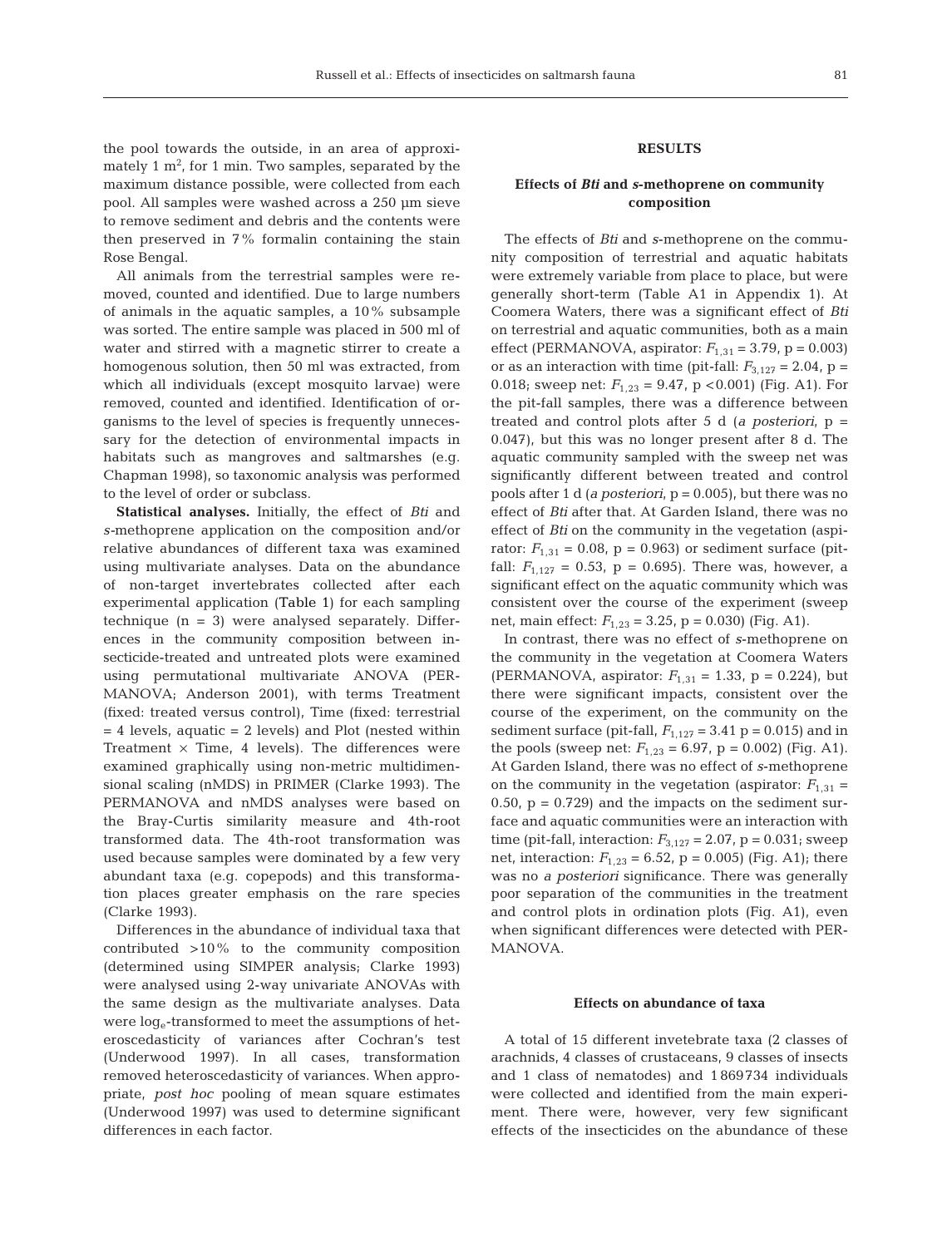different groups (Table A2). Where there were significant effects associated with the treatment, they were usually as a Treatment  $\times$  Time interaction, and any differences between treated and control plots were only detected for a short-time and often with large confidence intervals. More often though, there were significant changes in the abundance of different taxa through time, but the numbers in the treated and control plots tracked each other closely or the effect was not consistent for that taxon sampled with different methods.

As an example, mites (Acariformes, primarily Family Oribatulidae) were abundant in aspirator and pit-fall samples at both Coomera Waters and Garden Island. The abundance of mites in the vegetation (aspirator samples) was not significantly affected by *Bti* at Coomera Waters (ANOVA, main effect:  $F_{1,17} = 0.528$ ,  $p = 0.477$ ; interaction:  $F_{3,17} = 0.628$ ,  $p = 0.606$ ), but was significantly enhanced by *Bti* on the sediment surface (pit-fall samples) on Day 8 (main effect:  $F_{1,104} = 15.99$ , p < 0.001; interaction: *F*3,104 = 3.352, p < 0.021; Tukey's HSD,  $p = 0.002$ ) (Fig. 2A,B). By Day 20, numbers on the sediment surface were similar in the *Bti-*treated and control plots (Tukey's HSD,  $p = 0.965$ ). In contrast, the abundance of mites in the vegetation (aspirator samples) was significantly enhanced by *s*-methoprene at Coomera Waters (main effect:  $F_{1,19} = 6.11$ ,  $p = 0.023$ ), but there was no effect of *s*-methoprene on mites on the sediment surface (pit-fall, main effect:  $F_{1,77} = 1.30$ ,  $p = 0.257$ ; interaction:  $F_{3,77} = 1.22$ ,  $p = 0.307$ ) (Fig. 2C,D).



Fig. 2. Mean (±95% CL) number of mites (Acariformes) in treated and control plots sampled with either an aspirator (A,C,E) or pit-fall traps (B,D,F). Treated plots were exposed to either *Bti* (A,B) or *s*-methoprene (C–F) at Coomera Waters (A–D) and Garden Island (E,F) (n = 4 samples for each mean). Note the different *y*-axis scales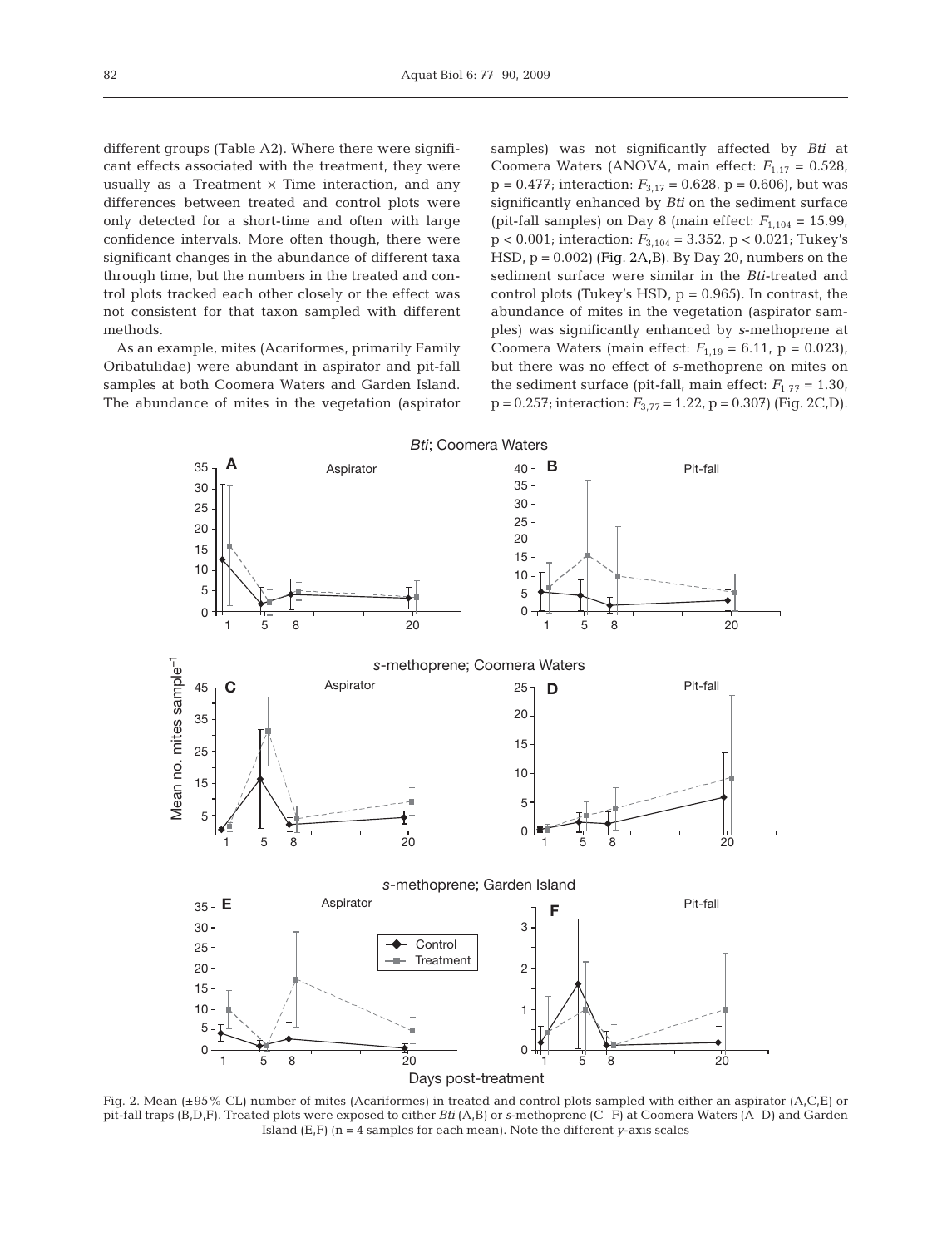



Fig. 3. Mean  $(\pm 95\%$  CL) abundance of springtails (Collembola) in treated and control plots sampled using pit-fall traps. Treated plots were exposed to either *Bti* (A) or *s*-methoprene  $(B, C)$  at Coomera Waters  $(A, B)$  and Garden Island  $(C)$   $(n = 4)$ samples for each mean). Note the different *y*-axis scale in (C)

The effects of *s*-methoprene on mites in the vegetation and on the sediments at Garden Island were similar to those at Coomera Waters: significant enhancement in the vegetation (main effect:  $F_{1,15} = 0.84$ , p = 0.007), but no effect on the mites on the sediment surface (main effect:  $F_{1,34} = 3.29$ ,  $p = 0.077$ , interaction:  $F_{3,34} = 2.39$ ,  $p = 0.086$ , although there was a suggestion of some enhancement at 20 d (Fig. 2E,F).

Another group that was abundant on the sediment surface (pit-fall samples) at both localities was the springtails, primarily *Hypogastura vernalis* (Carl) (Hypogasturidae, Collembola). There was no significant effect of *Bti* on the abundance of springtails at Coomera Waters (ANOVA, main effect:  $F_{1,54} = 0.08$ , p = 0.776; interaction:  $F_{3,54} = 1.15$ , p = 0.336) (Fig. 3A). In contrast, *s*-methoprene had a significant effect on the abundance of springtails at both Coomera Waters (main effect:  $F_{1,89} = 5.00$ ,  $p = 0.028$ ) and Garden Island (main effect:  $F_{1,53} = 4.96$ ,  $p = 0.030$ ), but these effects were opposite at the 2 localities, with increased numbers at Coomera Waters and decreased numbers at Garden Island relative to control plots (Fig. 3B,C).

Finally, the ephemeral pools were dominated by copepods, but numbers were extremely variable, ranging from 6 to 6150 individuals per pool. Many of the pools had dried before the 8 d samples could be collected, so only data for 1 to 4 d post-treatment were analysed and are presented. There was a significant effect of *Bti* on the number of copepods at Garden Island (ANOVA, main effect:  $F_{1,28} = 10.832$ , p = 0.003) and as an interaction with time at Coomera Waters (main effect:  $F_{1,24} = 0.016$ , p = 0.901; interaction:  $F_{1,24} =$ 

6.049,  $p = 0.021$ ) (Fig. 4A,B). At Garden Island there was a significant decrease in the abundance of copepods after 4 d (Tukey's HSD,  $p = 0.011$ ), but there was no *a posteriori* significance. Regarding *s-*methoprene, there was no effect of treatment on copepods at Coomera Waters (main effect:  $F_{1,26} = 3.712$ ,  $p = 0.065$ ; interaction:  $F_{1,26} = 1.191$ ,  $p = 0.285$ ) and the effect at Garden Island was as an interaction with time (interaction:  $F_{1,28} = 4.962$ ,  $p = 0.034$ ) (Fig. 4C,D).

The other groups that contributed to the overall separation of the community composition between insecticide treated and control plots were the dipterans (excluding mosquitoes), heteropterans (true bugs) and hymenopterans (primarily ants), but there were no significant effects of *Bti* or *s*-methoprene on the abundance of any of these groups, either as a main effect or as interaction with time. Numbers of individuals in these groups were often very small and the differences between treated and control plots were small relative to the magnitude of fluctuations through time; sometimes treated plots contained more individuals than the controls, but at other times the opposite was true. As an example, hymenopterans were abundant at Coomera Waters (Fig. 5A,C) and were less abundant at Garden Island (Fig. 5B,D), but there was no effect of *Bti* or *s*methoprene on the abundance of hymenopterans at either locality. Numbers in treatment and control plots showed similar temporal fluctuations at Garden Island. Fluctuations in numbers in treatment and control plots at Coomera Water were less synchronous but there was still no indication of a significant effect of the insecticides.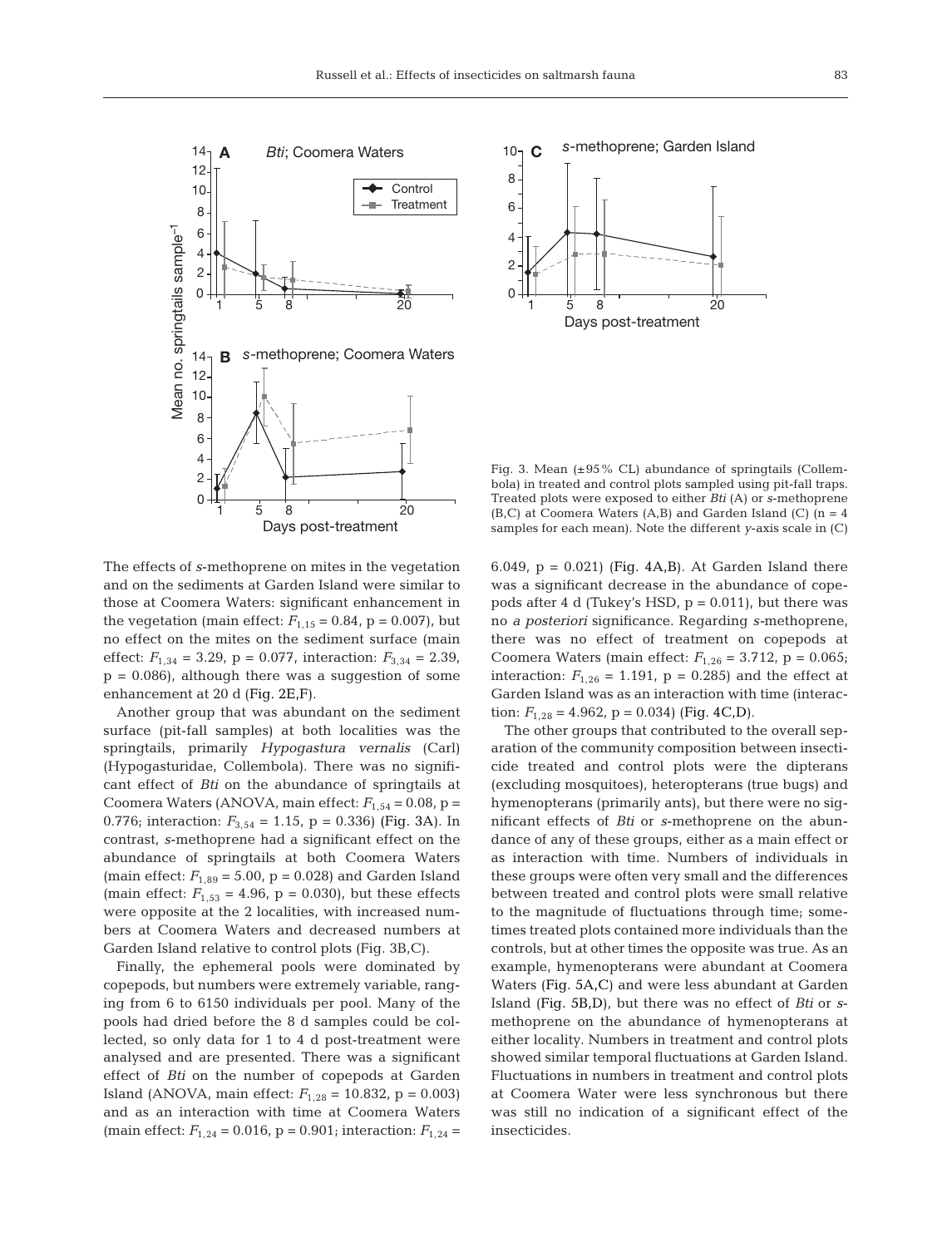

Fig. 4. Mean (±95% CL) abundance of copepods in treated and control plots sampled using sweep nets in ephemeral pools. Treated plots were exposed to either *Bti* (A,B) or *s*-methoprene (C,D) at Coomera Waters (A,C) and Garden Island (B,D) (n = 4 samples for each mean). Note the different *y*-axis scales

#### **DISCUSSION**

The design of these experiments mimicked mosquito control operations conducted in southeast Queensland and therefore provided a realistic indication of whether such operations cause impacts on non-target arthropods in subtropical saltmarshes. Generally, the results indicate that applications of *Bti* and *s*-methoprene do not lead to a decrease in diversity or in the total abundance of arthropods in these saltmarsh environments. Some effects of one or the other of the insecticides on the abundance of mites (Acariformes), springtails (Collembola) and copepods were recorded, but these effects were either short-term or inconsistent between localities and/or depended on which sampling method was used. There were also significant effects on community composition but, again, these were short-lived. Temporal fluctuations in numbers of all arthropod taxa were generally much greater in magnitude than any differences between treatments.

There was some evidence for short-term effects on the numbers of mites (Family Oribatulidae), with both *Bti* and *s*-methoprene contributing to an increase in numbers on sediments and vegetation, although the specific effects varied between the 2 localities. Members of this family are mostly secondary decomposers, feeding predominantly on detritus material, microorganisms and fungi (Walter & Proctor 1999), although there is increasing evidence that some species of oribatids are predatory or necrophagous (Schneider et al. 2004). Numbers of predatory or scavenging mites may increase in response to the presence of increased numbers of prey or dead/moribund animals, but there was no consistent evidence of impacts on other taxa. Springtails (Collembolans) have been found to be the preferred prey of some predatory mites (Peschel et al. 2006), but there was no effect of *Bti* on the number of springtails and *s*-methoprene was related to an increase in their abundance at one locality but a decrease at the other. Whatever the mechanism behind the effects of the insecticides on the numbers of mites, these effects had disappeared after 8 d.

The duration of the present study was selected after considering the persistence of the insecticides in the environment. Regarding *Bti*, there are few tests available to measure persistence, which is most commonly measured by exposing target animals. As such, persistence studies are based on the availability of toxic spores to target animals and not necessarily the fact that the spores have degraded into non-toxic entities. The majority of persistence studies have recorded a short period of activity to mosquitoes of less than 7 d (Russell & Kay 2008). However, interactions with sediments and vegetation may render the *Bti* crystals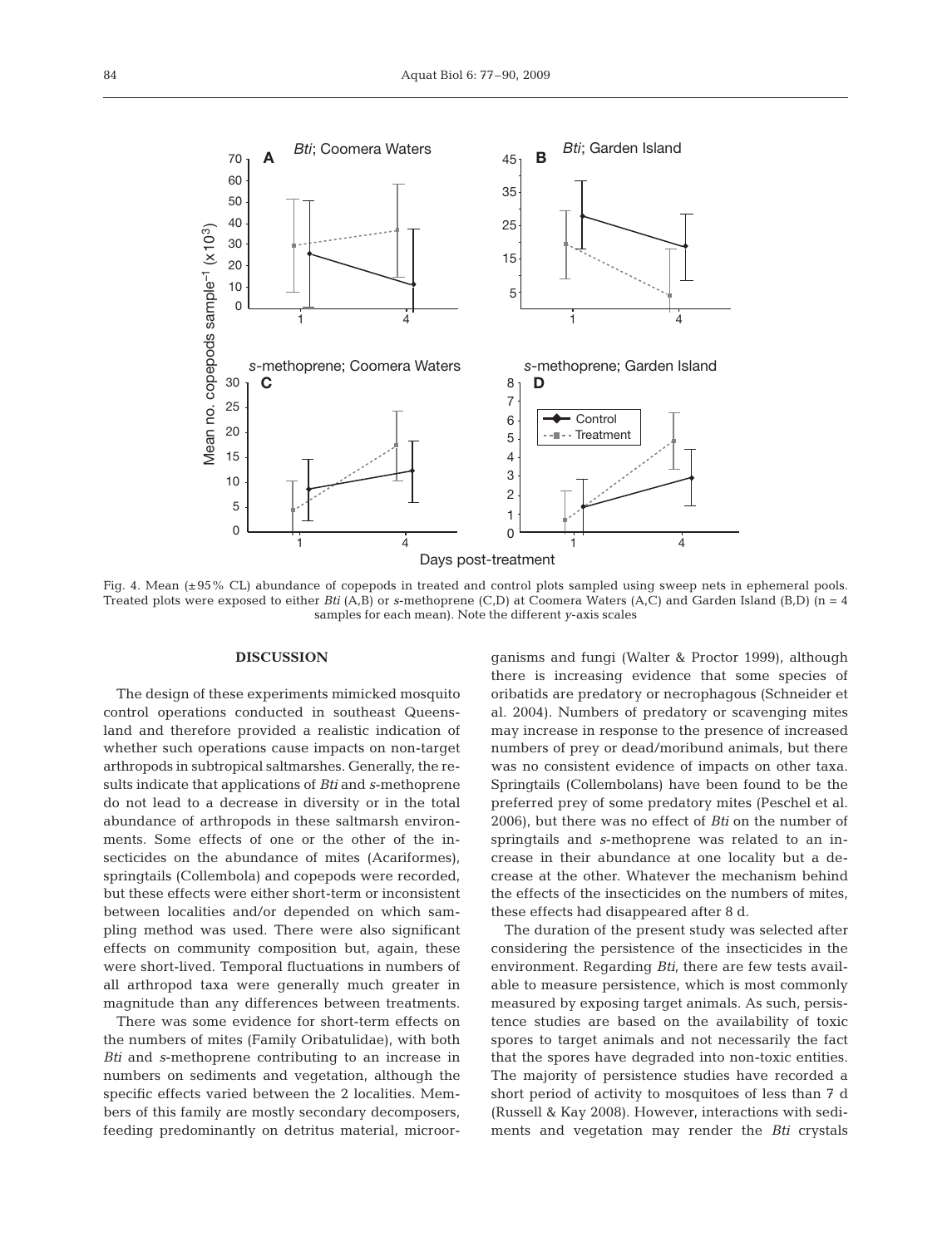

Fig. 5. Mean (±95% CL) abundance of ants (Hymenoptera) in treated and control plots sampled using pit-fall traps. Treated plots were exposed to either *Bti* (A,B) or *s*-methoprene (C,D) at Coomera Waters (A,C) and Garden Island (B;D) (n = 4 samples for each mean). Note the different *y*-axis scales

unavailable to filter feeding mosquitoes, while they may still be toxic to animals with other feeding mechanisms; *s*-methoprene also degrades rapidly in sunlight, both in water and on sediments. The presence of *s*-methoprene can be detected by gas-liquid chromatography and enzyme-linked immunosorbent assay (ELISA), but most accurately by exposing target mosquitoes, which are sensitive at concentrations as low as 5 ppb (Glare & O'Callaghan 1998). The persistence of *s*-methoprene can be extended by changes in formulation; however, the liquid formulation used in the present study only persists for 7 to 10 d (Russell & Kay 2008). The short-term effects on non-target invertebrates recorded during the present study are consistent with the short activity of the products against target organisms.

The field experiments described here examined acute effects of *Bti* and *s*-methoprene on saltmarsh arthropods. Laboratory studies have shown that there are a number of chronic (non-lethal) effects of *s*methoprene on non-target organisms that undergo similar moult cycles to mosquitoes, including weight loss and delayed release of broods in estuarine mysids (Horst & Walker 1999), altered shell formation in blue crab (Templeton & Laufer 1983) and reduced growth and altered reproduction of branchiopods (Olmstead & LeBlanc 2001, 2003). If such chronic effects of *s*-methoprene occur in the field and eventually translate into changes in abundance of specific taxa (Ward et al. 1976, Underwood 1995), it is likely that periods longer than 20 d may be required for such changes to be observed. Further work in the field is warranted given the compelling indications of sublethal impacts in laboratory studies.

Studies from the northern hemisphere have suggested that *s*-methoprene is more broadly toxic to nontarget organisms than *Bti*. These northern hemisphere studies suggest strong effects of *Bti* on midges (Chironomidae; Hershey et al. 1995, Hershey et al. 1998, Rey et al. 1998, Niemi et al. 1999), with minimal impact on other insects (Boisvert & Boisvert 2000). In contrast, high dosages of *s-*methoprene have been suggested to impact on a range of dipterans including chironomids (Ali 1991, Hershey et al. 1998), but also other insects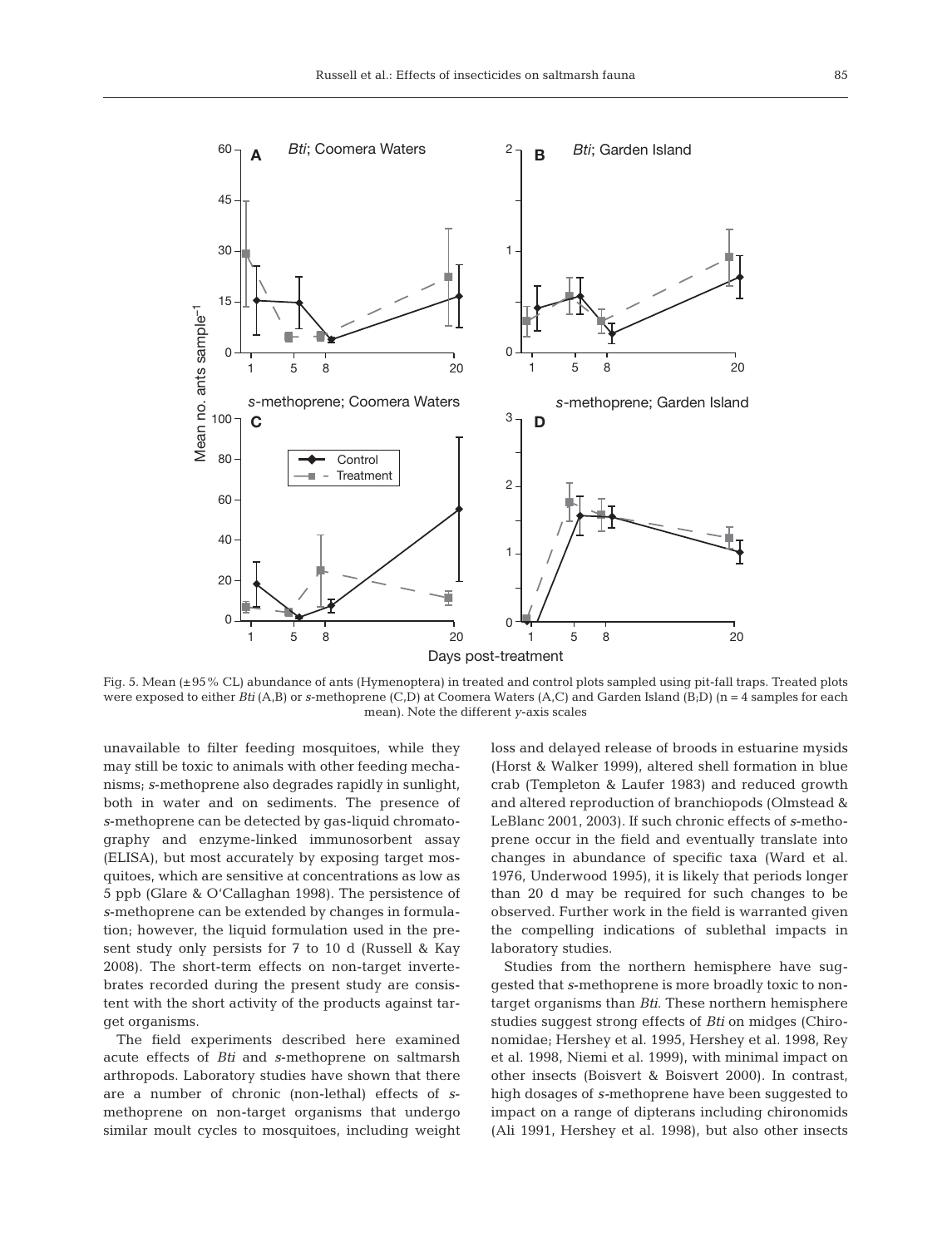such as mayflies (Ephemeroptera; Barnes & Chapman 1998). Insufficient numbers of Chironomidae and Ephemeroptera were collected during the present study to examine the relative effects of *Bti* and *s*methoprene application. However, there was no evidence of greater toxicity of *s*-methoprene than *Bti* on saltmarsh arthropods in the present study. The results of the present study are consistent with those of Barnes & Chapman (1998), who did not find any effect of *Bti* on the abundance of insect larvae (chironomids), crustaceans or molluscs in temperate saltmarshes in New South Wales. Their study used a before/after design, but focused on benthic organisms collected in sediment samples. Their results and ours suggest that *Bti* may have very limited acute impacts on Australian saltmarsh fauna.

The areas that were used for these experiments are subjected to regular (seasonal) spraying with insecticides for the treatment of mosquitoes, so it is possible that the long-term use of *Bti* and/or *s*-methoprene had already significantly impacted on the fauna in these saltmarshes. The experiments described here may, in effect, represent part of a longer-term press perturbation (Underwood 1989) on saltmarsh arthropods, or form part of a disturbance-recovery cycle from regular pulse disturbances (Johnston & Keough 2002). Some studies suggest that animals already affected by longer term stresses may be more susceptible to the effects of pulse disturbances. For example, bivalves in estuarine soft sediments in Western Australia were more susceptible to smothering from sediments when they were stressed from increased competition for food at greater densities (Peterson & Black 1988), and crayfish were more susceptible to floods (pulse disturbances) when they were already stressed from land-use changes (press disturbances; Parkyn & Collier 2004). Alternatively, long-term exposure to mosquito insecticides may result in only the more resilient, or perhaps more tolerant, species remaining in local saltmarshes. This may account for the relatively few significant impacts of these insecticides that were detected in the present study, compared with those found by Hershey et al. (1998), who worked in wetlands not previously treated with mosquito insecticides. Differences in the nature of the disturbance (i.e. press versus pulse) are likely to result in different types of responses in populations and communities over different time periods (Bender et al. 1984, Johnston & Keough 2002), but clearly more work is needed to understand the implications of press versus pulse applications of insecticides on aquatic fauna.

*Bti* and *s-*methoprene are the main insecticides that are used for mosquito control operations in Australia and over 1 tonne of each product is applied to wetlands in Australia per year (Russell & Kay 2008). Both these

products appear safer than the organophosphate alternatives. The organophosphates registered for mosquito control are broad spectrum insecticides and are toxic to a range of arthropods, including insects (Hurlbert et al. 1970, Didia et al. 1975) and crustaceans (Didia et al. 1975, Mortimer & Chapman 1995, Key et al. 1998). The use of organophosphate-based insecticides for agriculture is well documented to cause severe environmental impacts, including toxicity to non-target organisms (Barron & Woodburn 1995).

Mosquito control operations in Australia currently incorporate the use of insecticides in conjunction with physical habitat modification. The use of either control option should be included on a case-by-case basis, after the efficacy and environmental impacts of each option are considered. Runnelling increases the transportation of mangrove propagules into the saltmarsh (Breitfuss 2003) and affects the abundance of gastropods, crabs, prawns and fish through a lowering of the tidal flooding regime for an area, but these changes are isolated to within 10 m of runnels (Breitfuss et al. 2004, Connolly 2005). Runnelling appears though to have minimal long-term impacts over the broader area of saltmarshes (Jones et al. 2004).

The results of the present study suggest that application of either *Bti* or *s*-methoprene is one of the more environmentally sound methods of mosquito control currently available. Application of either product did not lead to a decrease in the diversity or abundance of a wide range of non-target arthropods, at least over the short-term. However, more work is needed to determine if there are chronic (non-lethal) impacts that may lead to longer-term effects on saltmarsh communities. The saltmarshes in southeast Queensland are being increasingly exposed to intense and more diverse combinations of human disturbance (Faulkner 2004). Efficient management of the ecological and economic qualities of these habitats depends on the identification of the types and levels of disturbances that cause damage and those that do not. With such knowledge, informed decisions can be made about which disturbances must be removed and which, in fact, do not cause any significant impacts and can be tolerated. The results of the present study suggest that applications of *Bti* and *s-*methoprene will not impact the structure and composition of arthropod assemblages in saltmarshes. This information is essential for developing the most environmentally sound mosquito control operations possible.

*Acknowledgements.* Thanks go to Gold Coast City, Redlands Shire and Pine Rivers Shire Councils for support and the provision of field sites. Many thanks to J. A. L. Jeffery, T. P. Hurst, A. Guerney (QIMR) and particularly S. A. Lyons (QIMR) and N. Aurisch (UQ), who spent many hours in the field, assisting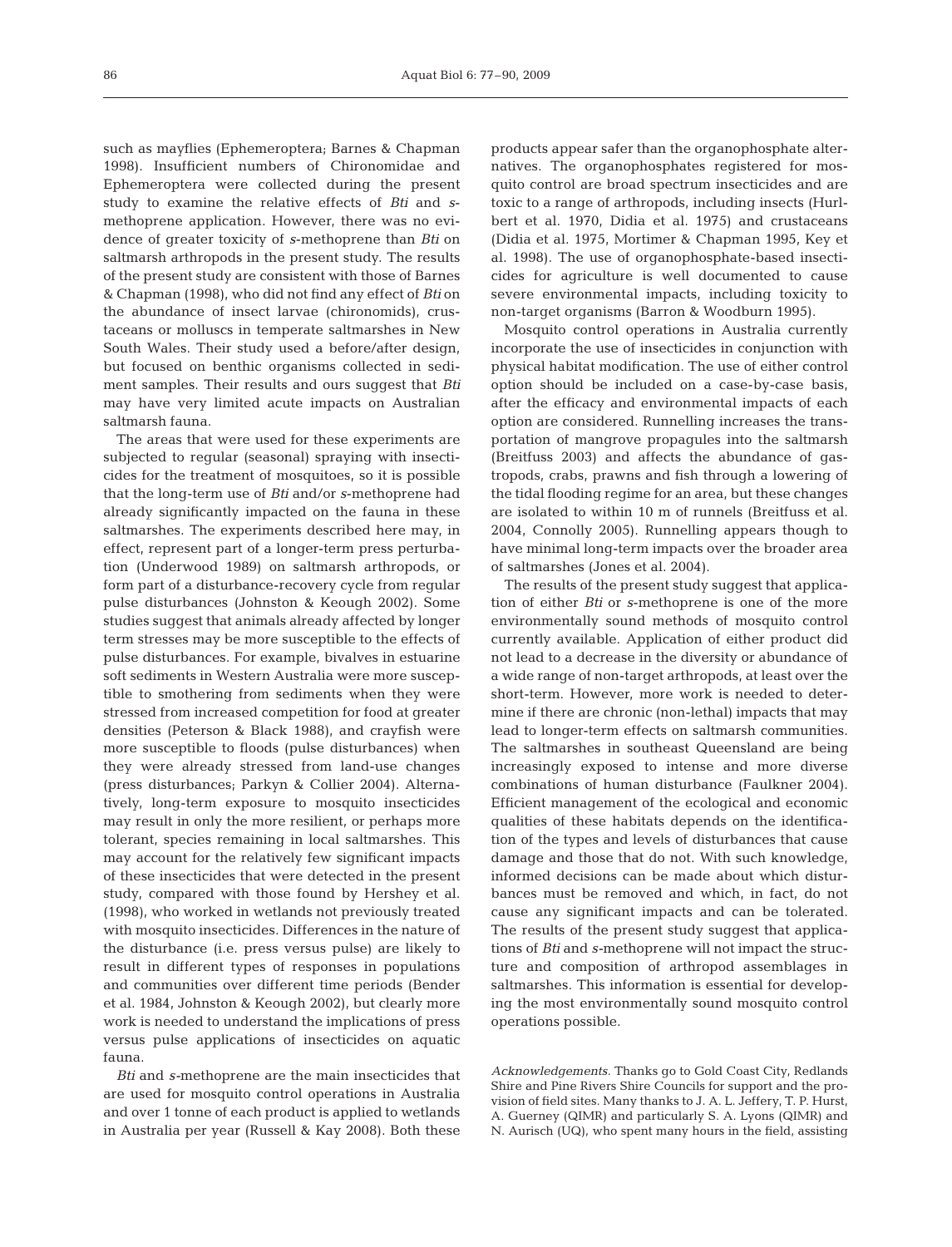with the collection of samples. This work was primarily funded by an Australian Postgraduate Award to T.L.R and was conducted under a Queensland Parks and Wildlife Service Marine Park Permit (QS2004/CVL887). The manuscript was improved by constructive comments from M. G. Chapman and 4 anonymous reviewers.

#### LITERATURE CITED

- ► Ali A (1991) Activity of new formulations of methoprene against midges (Diptera: Chironomidae) in experimental ponds. J Am Mosq Control Assoc 7:616–620
- ▶ Anderson MJ (2001) A new method for non-parametric multivariate analysis of variance. Austral Ecol 26:32–46
	- Andrew NL, Mapstone BD (1987) Sampling and the description of spatial pattern in marine ecology. Oceanogr Mar Biol Annu Rev 25:39–90
	- Back C, Boisvert J, Lacoursiere JO, Charpentier G (1985) High-dosage treatment of a Quebec (Canada) stream with *Bacillus thuringiensis* serovar *israelensis*: efficacy against black fly larvae (Diptera: Simuliidae) and impact on nontarget insects. Can Entomol 117:1523–1534
	- Barnes PB, Chapman MG (1998) Effects of the larvicide (Vectobac) on assemblages of benthic invertebrates in Bicentennial Park. Centre for Research on Ecological Impacts of Coastal Cities, Sydney
- ▶ Barron MG, Woodburn KB (1995) Ecotoxicology of chlorpyrifos. Rev Environ Contam Toxicol 144:1–93
- ▶ Bender EA, Case TJ, Gilpin ME (1984) Perturbation experiments in community ecology: theory and practice. Ecology 65:1–13
- Boisvert M, Boisvert J (2000) Effects of *Bacillus thuringiensis* ➤ var. *israelensis* on target and nontarget organisms: a review of laboratory and field experiments. Biocontrol Sci Technol 10:517–561
	- Breitfuss MJ (2003) The effects of physical habitat modification for mosquito control, runnelling, on selected nontarget saltmarsh resources. PhD dissertation, Griffith University, Nathan, Queensland
- ▶ Breitfuss MJ, Connolly RM, Dale PER (2004) Densities and aperture sizes of burrows of *Helograpsus haswellianus* (Decapoda: Varunidae) on saltmarshes with and without mosquito control runnels. Wetlands 24:14–22
- ► Car M, de Moor FC (1984) The response of Vaal River drift and benthos to *Simulium* (Diptera: Nematocera) control using *Bacillus thuringiensis* var. *israelensis* (H-14). Onderstepoort J Vet Res 51:155–160
- ► Chapman MG (1998) Relationships between spatial patterns of benthic assemblages in a mangrove forest using different levels of taxonomic resolution. Mar Ecol Prog Ser 162:71–78
- Chapman HF, Dale PER, Kay BH (1998) A method for assess-➤ ing the effects of runneling on salt marsh grapsid crab populations. J Am Mosq Control Assoc 14:61–68
- Clarke KR (1993) Non-parametric multivariate analysis of changes in community structure. Aust J Ecol 18:117–143 ➤
- ► Connolly RM (2005) Modification of saltmarsh for mosquito control in Australia alters habitat use by nekton. Wetlands Ecol Manage 13:149–161
	- Contiguous Local Authorities Group (2005) Contiguous Local Authorities Group (CLAG), Regional Mosquito Control Committee, Quarterly Reports 2004–2005. Gold Coast City Council, Queensland
- ► Dale PER, Chapman H, Brown MD, Ritchie SA, Knight J, Kay BH (2002) Does habitat modification affect oviposition by the salt marsh mosquito, *Ochlerotatus vigilax* (Skuse) (Diptera: Culicidae)? Aust J Entomol 41:49–54
- Didia V, LaSalle R, Liem K (1975) The effects of Abate 2G mosquito larvicide on selected non-target organisms collected from forested temporary pools. Mosq News 35: 227–228
- ► Faulkner S (2004) Urbanization impacts on the structure and function of forested wetlands. Urban Ecosyst 7:89–106
- ► Gill SS, Cowles EA, Pietrantonio PV (1992) The mode of action of *Bacillus thuringiensis* endotoxins. Annu Rev Entomol 37:615–636
	- Glare T, O'Callaghan M (1998) Report for the Ministry of Health: environmental and health impacts of the insect juvenile hormone analogue, *S*-methoprene. Biocontrol and Biodiversity, Grasslands Division, AgResearch, Lincoln
- ► Gratton C, Denno RF (2005) Restoration of arthropod assemblages in a *Spartina* salt marsh following removal of the invasive plant *Phragmites australis*. Restor Ecol 13:358–372
- ► Hershey AE, Shannon L, Axler R, Ernst C, Mickelson P (1995) Effects of methoprene and *Bti* (*Bacillus thuringiensis* var. *israelensis)* on non-target insects. Hydrobiologia 308: 219–227
- ► Hershey AE, Lima AR, Niemi GJ, Regal RR (1998) Effects of *Bacillus thuringiensis israelensis* (*Bti*) and methoprene on nontarget macroinvertebrates in Minnesota wetlands. Ecol Appl 8:41–60
- ► Horst MN, Walker AN (1999) Effects of the pesticide methoprene on morphogenesis and shell formation in the blue crab *Callinectes sapidus*. J Crustac Biol 19:699–707
- ► Hulsman K, Dale PER, Kay BH (1989) The runnelling method of habitat modification: an environment-focused tool for salt marsh mosquito management. J Am Mosq Control Assoc 5:226–234
- ▶ Hurlbert SH, Keith JO, Westlake WE, Dusch ME (1970) Biological effects of persistence of Dursban in freshwater ponds. J Econ Entomol 63:43–52
	- IPCC (Intergovernmental Panel on Climate Change) (2007) Climate Change 2007. The Physical Science Basis. Contribution of Working Group 1 to the Fourth Assessment Report of the Intergovernmental Panel on Climate Change. Cambridge University Press, Cambridge
	- Johnston EL, Keough MJ (2002) Direct and indirect effects of repeated pollution events on marine hard-substrate assemblages. Ecol Appl 12:1212–1228
- Jones J, Dale PER, Chandica AL, Breitfuss MJ (2004) Changes ➤ in the distribution of the grey mangrove *Avicennia marina* (Forsk.) using large scale aerial colour infrared photographs: Are the changes related to habitat modification for mosquito control? Estuar Coast Shelf Sci 61:45–54
- ► Key PB, Fulton MH, Scott GI, Layman SL, Wirth EF (1998) Lethal and sublethal effects of malathion on three life stages of grass shrimp, *Palaemonetes pugio*. Aquat Toxicol 40:311–322
- ▶ McMichael AJ, Woodruff RE, Hales S (2006) Climate change and human health: present and future risks. Lancet 367: 859–869
- ► Mian LS, Mulla MS (1982) Biological and environmental dynamics of insect growth regulators (IGRs) as used against Diptera of public health importance. Residue Rev 84:27–112
	- Mortimer MR, Chapman HF (1995) Acute toxic effects of (*s*) methoprene and temephos to some Australian non-target aquatic crustacean species. Aust J Ecotoxicol 1:107–111
	- Mulla MS, Federici BA, Darwazeh HA (1982) Larvicidal efficacy of *Bacillus thuringiensis* serotype H-14 against stagnant-water mosquitoes and its effects on nontarget organisms. Environ Entomol 11:788–795
- Niemi GJ, Hershey AE, Shannon L, Hanowski JM, Lima A, Axler RP, Regal RR (1999) Ecological effects of mosquito ➤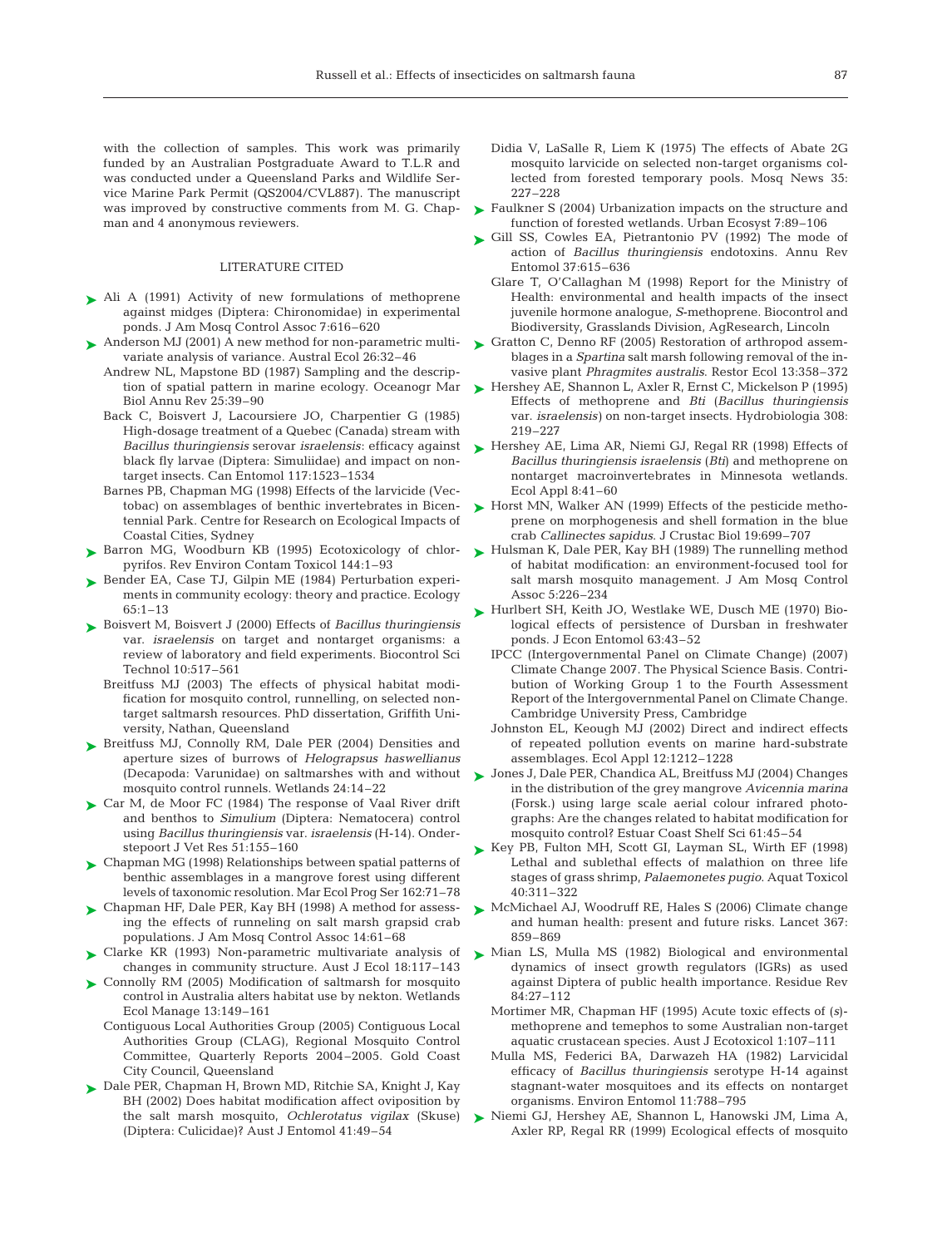control on zooplankton, insects, and birds. Environ Toxicol Chem 18:549–559

- Norland RL, Mulla MS (1975) Impact of altosid on selected members of an aquatic ecosystem. Environ Entomol 4: 145–152
- ▶ Olmstead AW, LeBlanc GL (2001) Low exposure concentration effects of methoprene on endocrine-regulated processes in the crustacean *Daphnia magna*. Toxicol Sci 62: 268–273
- Olmstead AW, LeBlanc GA (2003) Insecticidal juvenile hor-➤ mone analogs stimulate the production of male offspring in the crustacean *Daphnia magna*. Environ Health Perspect 111:919–924
- ► Parkyn S, Collier K (2004) Interaction of press and pulse disturbance on crayfish populations: flood impacts in pasture and forest streams. Hydrobiologia 527:113–124
- ► Peschel K, Norton RA, Scheu S, Mauran M (2006) Do oribatid mites live in enemy-free space? Evidence from feeding experiments with the predatory mite *Pergamasus septentrionalis*. Soil Biol Biochem 38:2985–2989
- ► Peterson CH, Black R (1988) Density-dependent mortality caused by physical stress interacting with biotic history. Am Nat 131:257–270
- ► Rey D, Long A, Pautou MP, Meyran JC (1998) Comparative histopathology of some Diptera and Crustacea of aquatic alpine ecosystems, after treatment with *Bacillus thuringiensis* var. *israelensis*. Entomol Exp Appl 88:255–263
- ▶ Rose RI (2001) Pesticides and public health: integrated methods of mosquito management. Emerg Infect Dis 7:17–23
- ► Russell TL, Kay BH (2008) Biologically based insecticides for the control of immature Australian mosquitoes: a review. Aust J Entomol 47:232–242
- Schneider K, Renker C, Scheu S, Maraun M (2004) Feeding biology of oribatid mites: a minireview. Phytophaga 14: 247–256
- ► Skilleter GA (1996) An experimental test of artifacts from repeated sampling in soft-sediments. J Exp Mar Biol Ecol 205:137–148
- ► Tanser F, Sharp B, le Sueur D (2003) Potential effect of climate change on malaria transmission in Africa. Lancet 362: 1792–1798
	- Templeton NS, Laufer H (1983) The effects of a juvenile hormone analogue (Altosid ZR-515) on the reproduction and development of *Daphnia magna* (Crustacea: Cladocera). Int J Invertebr Repr 6:99–110
- ► Thomas BE, Connolly RM (2001) Fish use of subtropical saltmarshes in Queensland, Australia: relationships with vegetation, water depth and disturbance onto the marsh. Mar Ecol Prog Ser 209:275–288
	- Underwood AJ (1989) The analysis of stress in natural populations. Biol J Linn Soc 37:51–78
	- Underwood AJ (1995) Toxicological testing in laboratories is not ecological testing of toxicology. Hum Ecol Risk Assess 1:178–182
	- Underwood AJ (1997) Experiments in ecology: their logical design and interpretation using analysis of variance. Cambridge University Press, London
	- Walter DE, Proctor HC (1999) Mites: ecology, evolution and behavior. University of New South Wales Press, Sydney
- ► Ward DV, Howes BL, Ludwig DF (1976) Interactive effects of predation pressure and insecticide (Temefos) toxicity on populations of the marsh fiddler crab *Uca pugnax*. Mar Biol 35:119–126

**Appendix 1.** Table A1. Differences in community composition between treated (*Bti* and *s*-methoprene) and control plots, compared with non-parametric permutational multivariate ANOVA (PERMANOVA). Data were 4th-root transformed and analysis was based on the Bray-Curtis similarity measure. \*Significant at p < 0.05

|                                                               | p (PERMANOVA) - |          |             | p (pair-wise a posteriori) - |             |       |        |
|---------------------------------------------------------------|-----------------|----------|-------------|------------------------------|-------------|-------|--------|
| Sample type                                                   | Treatment       | Time     | Interaction | Day 1                        | Day $4/5^a$ | Day 8 | Day 20 |
| <b>Bti</b>                                                    |                 |          |             |                              |             |       |        |
| <b>Coomera Waters</b>                                         |                 |          |             |                              |             |       |        |
| Aspirator                                                     | $0.003*$        | $0.001*$ | 0.963       | 0.621                        | 0.080       | 0.379 | 0.525  |
| Pit-fall                                                      | $0.031*$        | $0.001*$ | $0.018*$    | 0.095                        | $0.047*$    | 0.430 | 0.409  |
| Sweep net                                                     | $0.001*$        | $0.001*$ | $0.001*$    | $0.005*$                     | 0.117       |       |        |
| <b>Garden Island</b>                                          |                 |          |             |                              |             |       |        |
| Aspirator                                                     | 0.963           | $0.001*$ | 0.096       |                              |             |       |        |
| Pit-fall                                                      | 0.695           | $0.001*$ | 0.973       |                              |             |       |        |
| Sweep net                                                     | $0.025*$        | $0.001*$ | $0.006*$    | 0.355                        | $0.013*$    |       |        |
| s-methoprene                                                  |                 |          |             |                              |             |       |        |
| <b>Coomera Waters</b>                                         |                 |          |             |                              |             |       |        |
| Aspirator                                                     | 0.244           | $0.001*$ | 0.373       |                              |             |       |        |
| Pit-fall                                                      | $0.007*$        | $0.001*$ | 0.059       | 0.222                        | 0.106       | 0.204 | 0.067  |
| Sweep net                                                     | $0.004*$        | $0.014*$ | 0.129       | 0.065                        | 0.441       |       |        |
| <b>Garden Island</b>                                          |                 |          |             |                              |             |       |        |
| Aspirator                                                     | 0.729           | 0.063    | 0.541       |                              |             |       |        |
| Pit-fall                                                      | 0.766           | $0.001*$ | $0.031*$    | 0.348                        | 0.625       | 0.382 | 0.521  |
| Sweep net                                                     | 0.768           | $0.001*$ | $0.005*$    | 0.090                        | 0.219       |       |        |
| <sup>a</sup> Aquatic plots = Day 4; Terrestrial plots = Day 5 |                 |          |             |                              |             |       |        |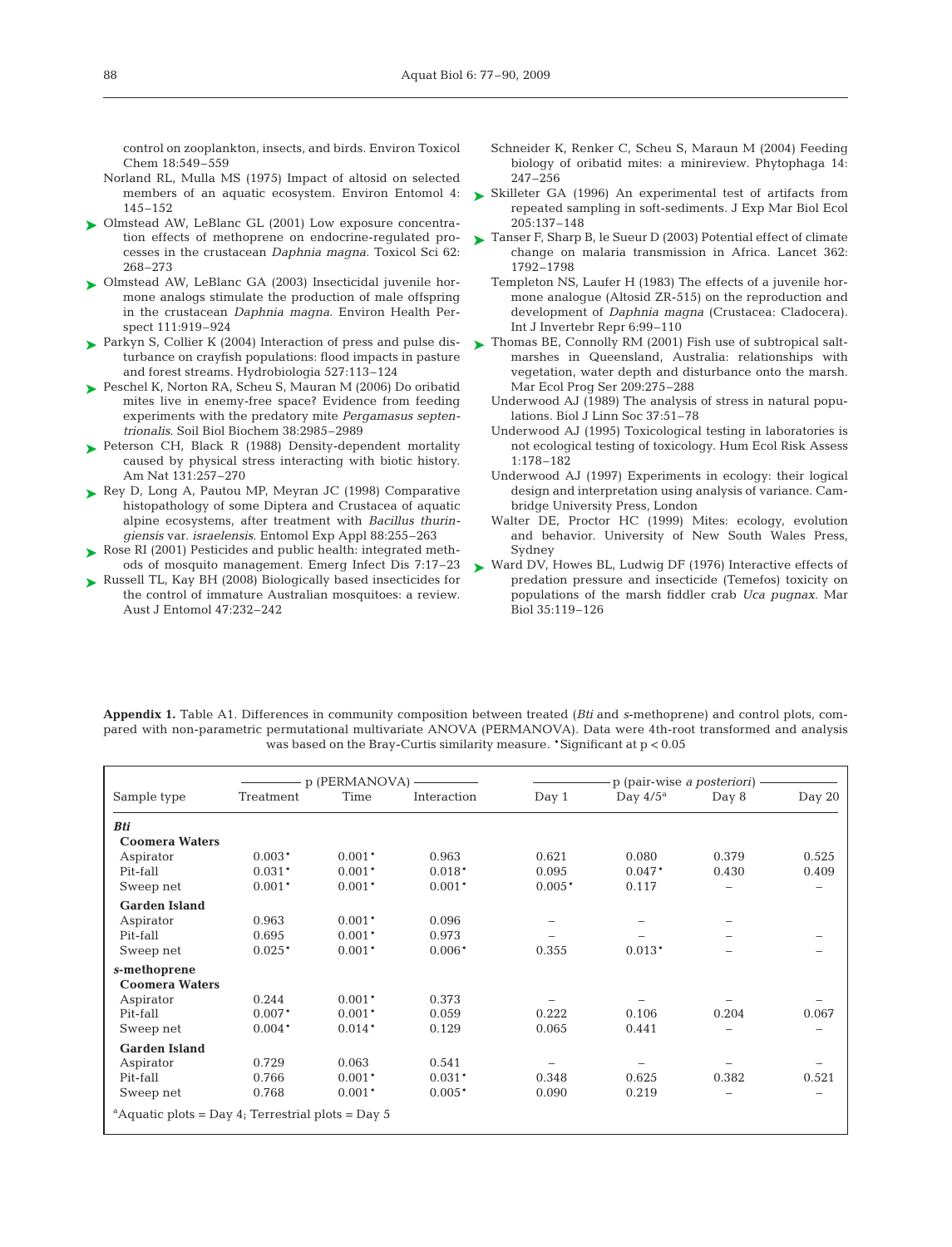|                      |               |            |                           | $p -$      |             |             |  |
|----------------------|---------------|------------|---------------------------|------------|-------------|-------------|--|
| Taxa                 | Treatment     | Locality   | Sample                    | Treatment  | Time        | Interaction |  |
| Total individuals    | Bti           | CW         | $\boldsymbol{\mathsf{A}}$ | 0.392      | $0.002*$    | 0.815       |  |
|                      |               |            | PF                        | 0.848      | $0.027*$    | 0.192       |  |
|                      |               |            | SN                        | 0.923      | 0.727       | $0.021*$    |  |
|                      |               | ${\rm GI}$ | A                         | 0.990      | $0.001*$    | 0.965       |  |
|                      |               |            | $\rm PF$                  | 0.812      | $< 0.001*$  | 0.916       |  |
|                      |               |            | SN                        | $0.004*$   | $0.001*$    | $0.035*$    |  |
|                      | s-meth        | CW         | А                         | 0.924      | $0.023*$    | 0.436       |  |
|                      |               |            | PF                        | 0.432      | $< 0.001*$  | 0.328       |  |
|                      |               |            | SN                        | 0.066      | 0.054       | 0.294       |  |
|                      |               | ${\rm GI}$ | A                         | 0.367      | $0.025*$    | 0.842       |  |
|                      |               |            | $\rm PF$                  | 0.658      | $0.001*$    | 0.965       |  |
|                      |               |            | SN                        | 0.723      | $< 0.001*$  | $0.031*$    |  |
| <b>Adult Diptera</b> | $\cal{B}t\!i$ | CW         | A                         | 0.598      | 0.275       | 0.842       |  |
|                      |               | GI         | A                         | 0.826      | $0.003*$    | 0.981       |  |
|                      |               |            | PF                        | 0.787      | $0.015*$    | 0.846       |  |
|                      | s-meth        | CW         | $\mathbf{A}$              | 0.093      | $0.029*$    | 0.707       |  |
|                      |               | ${\rm GI}$ | A                         | 0.510      | $0.045*$    | 0.857       |  |
| Heteroptera          | Bti           | CW         | А                         | 0.051      | 0.081       | 0.765       |  |
|                      |               |            | PF                        | 0.870      | $< 0.001*$  | $0.002*$    |  |
|                      | s-meth        | CW         | A                         | 0.794      | 0.459       | 0.477       |  |
|                      |               |            | $\rm PF$                  | 0.366      | $< 0.001*$  | 0.815       |  |
|                      |               | GI         | PF                        | 0.721      | $0.029*$    | 0.162       |  |
| Hymenoptera          | Bti           | CW         | A                         | 0.792      | $< 0.001*$  | 0.908       |  |
|                      |               |            | $\rm PF$                  | 0.690      | $0.011*$    | 0.318       |  |
|                      | s-meth        | CW         | PF                        | 0.822      | $0.009*$    | 0.120       |  |
|                      |               | GI         | PF                        | 0.955      | $0.044*$    | 0.954       |  |
| Collembola           | Bti           | CW         | PF                        | 0.776      | $0.042*$    | 0.336       |  |
|                      | s-meth        | CW         | $\rm PF$                  | $0.028*$   | $< 0.001*$  | 0.524       |  |
|                      |               | GI         | PF                        | $0.030*$   | 0.219       | 0.496       |  |
| Acariformes          | Bti           | CW         | $\mathbf{A}$              | 0.477      | 0.100       | 0.606       |  |
|                      |               |            | PF                        | $< 0.001*$ | 0.175       | $0.022*$    |  |
|                      | $s$ -meth     | CW         | A                         | $0.023*$   | $< 0.001*$  | 0.716       |  |
|                      |               |            | $\rm PF$                  | 0.257      | $< 0.001*$  | 0.307       |  |
|                      |               | $\rm GI$   | А                         | $0.007*$   | 0.084       | 0.270       |  |
|                      |               |            | PF                        | 0.078      | 0.785       | 0.086       |  |
|                      | Bti           | $\rm GI$   | PF                        | 0.828      | ${<}0.001*$ | 0.897       |  |
| Araneae              |               |            |                           |            |             |             |  |
| Copepoda             | Bti           | CW         | ${\rm SN}$                | 0.901      | 0.716       | $0.021*$    |  |
|                      |               | GI         | SN                        | $0.003*$   | $0.003*$    | 0.057       |  |
|                      | s-meth        | CW         | SN                        | 0.065      | 0.054       | 0.285       |  |
|                      |               | GI         | SN                        | 0.748      | $< 0.001*$  | $0.034*$    |  |
| Grapsidae            | Bti           | GI         | PF                        | 0.960      | $< 0.001*$  | 0.914       |  |

Table A2. Differences in abundance of individual taxa (that contributed >10% to the community composition) between treated (*Bti* and *s*-methoprene) and control plots, compared with univariate 2-way ANOVA (using STATISTICA). *s*-meth: *s*-methoprene; CW: Coomera Waters; GI: Garden Island; A: aspirator; PF: pit-fall trap; SN: aquatic sweep net. Data were natural log-transformed where necessary to meet the assumptions of homoscedasticity after Cochran's test. \*Significant at  $p < 0.05$